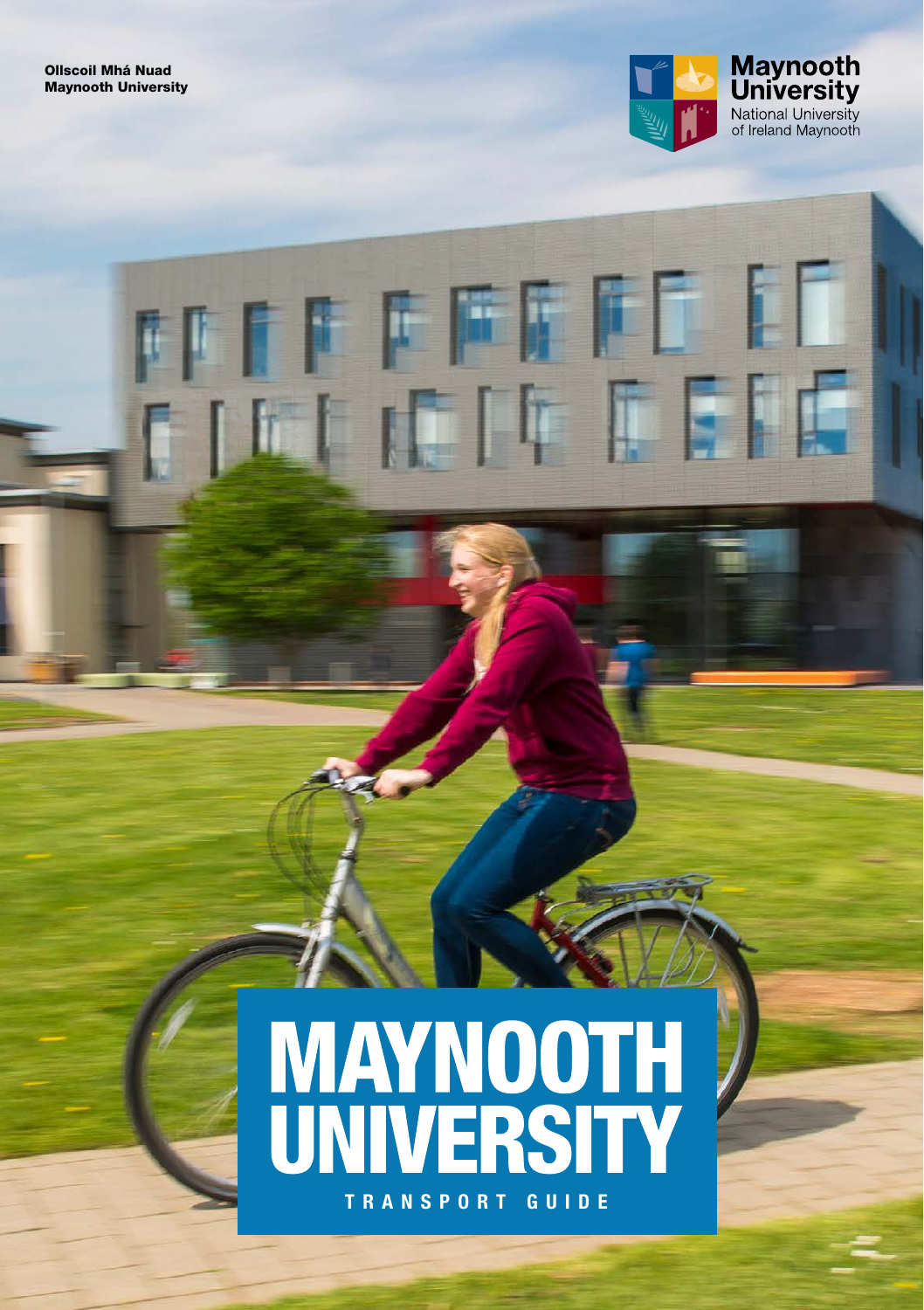### LOCATIONS WITH TRANSPORT LINKS TO MAYNOOTH UNIVERSITY

| Allenwood                | <b>BUS</b>   |
|--------------------------|--------------|
| Ardee                    | <b>BUS</b>   |
| Arklow                   | <b>BUS</b>   |
| Ashbourne                | <b>BUS</b>   |
| Ashford                  | <b>BUS</b>   |
| Athboy                   | <b>BUS</b>   |
| Athlone                  | <b>BUS</b>   |
| Athy                     | <b>BUS</b>   |
| Ballina                  | <b>BUS</b>   |
| <b>Ballinasloe</b>       | <b>BUS</b>   |
| Ballymote                | <b>TRAIN</b> |
| Ballytore                | <b>BUS</b>   |
| Birr                     | <b>BUS</b>   |
| Blanchardstown           | <b>BUS</b>   |
| Borris-in-Ossory         | <b>BUS</b>   |
| Boyle                    | <b>TRAIN</b> |
| Bunclody                 | <b>BUS</b>   |
| Carbury                  | <b>BUS</b>   |
| Carlow                   | <b>BUS</b>   |
| Carrickmacross           | <b>BUS</b>   |
| Carrick-on-Shannon       | <b>TRAIN</b> |
| Carrick-on-Suir          | <b>BUS</b>   |
| Cashel                   | <b>BUS</b>   |
| Castleblaney             | <b>BUS</b>   |
| Cavan Town               | <b>BUS</b>   |
| Celbridge                | <b>BUS</b>   |
| Clane                    | <b>BUS</b>   |
| Clonard                  | <b>BUS</b>   |
| Clonbullogue             | <b>BUS</b>   |
| Coill Dubh               | <b>BUS</b>   |
| Collon                   | <b>BUS</b>   |
| Collooney                | <b>TRAIN</b> |
| Coolbeg Crossroads       | <b>BUS</b>   |
| Daingean                 | <b>BUS</b>   |
| Derrinturn               | <b>BUS</b>   |
| Drogheda                 | <b>BUS</b>   |
| Dromod                   | <b>TRAIN</b> |
| Dublin: Ashtown          | <b>TRAIN</b> |
| Dublin: Belgard Road     | <b>BUS</b>   |
| Dublin: Blanchardstown   | <b>BUS</b>   |
| Dublin: Broombridge      | <b>TRAIN</b> |
| Dublin: Castleknock      | <b>TRAIN</b> |
| Dublin: Chapelizod       | <b>BUS</b>   |
| Dublin: Clonsilla        | <b>TRAIN</b> |
| Dublin: Connolly Station | <b>TRAIN</b> |
| Dublin: Coolmine         | TRAIN        |

| Dublin: Docklands Station  | <b>TRAIN</b>     |
|----------------------------|------------------|
| Dublin: Drumcondra         | <b>TRAIN</b>     |
| Dublin: Dundrum            | <b>BUS</b>       |
| Dublin: Firhouse           | <b>BUS</b>       |
| Dublin: Fonthill Road      | <b>BUS</b>       |
| Dublin: Hansfield Station  | <b>TRAIN</b>     |
| Dublin: Liffey Valley S.C. | <b>BUS</b>       |
| Dublin: Merrion Square     | <b>BUS</b>       |
| Dublin: Nangor Road        | <b>BUS</b>       |
| Dublin: Navan Rd Parkway   | <b>TRAIN</b>     |
| Dublin: Newlands Cross     | <b>BUS</b>       |
| Dublin: Nutgrove S.C.      | <b>BUS</b>       |
| Dublin: O'Connell Bridge   | <b>BUS</b>       |
| Dublin: Parkgate Street    | <b>BUS</b>       |
| Dublin: Pearse Station     | <b>TRAIN</b>     |
| Dublin: Pelletstown        | <b>TRAIN</b>     |
| Dublin: Rathfarnham        | <b>BUS</b>       |
| Dublin: Tallaght Square    | <b>BUS</b>       |
| Dublin: Tara Street        | <b>TRAIN</b>     |
| Dublin: Templeogue         | <b>BUS</b>       |
| <b>Duleek</b>              | <b>BUS</b>       |
| Dunboyne                   | <b>BUS/TRAIN</b> |
| Dundalk                    | <b>BUS</b>       |
| Dunshaughlin               | <b>BUS</b>       |
| Edenderry                  | <b>BUS</b>       |
| Edgeworthstown             | <b>TRAIN</b>     |
| Enfield                    | <b>BUS/TRAIN</b> |
| Galway                     | <b>BUS</b>       |
| <b>Garlow Cross</b>        | <b>BUS</b>       |
| Gorey                      | <b>BUS</b>       |
| Horse and Jockey           | <b>BUS</b>       |
| Kells                      | <b>BUS</b>       |
| Kilbeggan                  | <b>BUS</b>       |
| Kilcock                    | <b>BUS/TRAIN</b> |
| Kilcormac                  | <b>BUS</b>       |
| Kilcullen                  | <b>BUS</b>       |
| Kildare                    | <b>BUS</b>       |
| Kilkenny                   | <b>BUS</b>       |
| Kilmacanogue               | <b>BUS</b>       |
| Kilmead                    | <b>BUS</b>       |
| Kilmeague                  | <b>BUS</b>       |
| Kilmoon Cross              | <b>BUS</b>       |
| Kinnegad                   | <b>BUS</b>       |
| Lavey                      | <b>BUS</b>       |
| Leixlip                    | <b>BUS/TRAIN</b> |
| Longford                   | <b>TRAIN</b>     |

| Luas Red/Green Lines | TRAM             |
|----------------------|------------------|
| Lucan                | <b>BUS</b>       |
| Lullymore            | <b>BUS</b>       |
| Milltownpass         | <b>BUS</b>       |
| Monaghan             | <b>BUS</b>       |
| Monasterboice        | <b>BUS</b>       |
| Monasterevin         | <b>BUS</b>       |
| Mountmellick         | <b>BUS</b>       |
| Mountrath            | <b>BUS</b>       |
| Mullingar            | <b>BUS/TRAIN</b> |
| Naas                 | <b>BUS</b>       |
| Navan                | <b>BUS</b>       |
| Newbridge            | <b>BUS</b>       |
| Ongar                | <b>BUS</b>       |
| Pelletstown          | <b>TRAIN</b>     |
| Portarlington        | <b>BUS</b>       |
| Portlaoise           | <b>BUS</b>       |
| Prosperous           | <b>BUS</b>       |
| Rathangan            | <b>BUS</b>       |
| Rathcoffey           | <b>BUS</b>       |
| Rathnew              | <b>BUS</b>       |
| Ratoath              | <b>BUS</b>       |
| Rhode                | <b>BUS</b>       |
| Robertstown          | <b>BUS</b>       |
| Rochfortbridge       | <b>BUS</b>       |
| Roscrea              | <b>BUS</b>       |
| <b>Ross Cross</b>    | <b>BUS</b>       |
| Sallins              | <b>BUS</b>       |
| Silver Tankard       | <b>BUS</b>       |
| Slane                | <b>BUS</b>       |
| Sligo                | <b>BUS/TRAIN</b> |
| Summerhill           | <b>BUS</b>       |
| Templemore           | <b>BUS</b>       |
| Thurles              | <b>BUS</b>       |
| Tipperary            | <b>BUS</b>       |
| Trim                 | <b>BUS</b>       |
| Tuam                 | <b>BUS</b>       |
| Tullamore            | <b>BUS</b>       |
| Tullow               | <b>BUS</b>       |
| Tyrrellspass         | <b>BUS</b>       |
| Virginia             | <b>BUS</b>       |
| Waterford            | <b>BUS</b>       |
| Westport             | <b>BUS</b>       |
| Wexford              | <b>BUS</b>       |
| <b>Wicklow Town</b>  | <b>BUS</b>       |

## CYCLING AND DRIVING TO MAYNOOTH UNIVERSITY

#### **CYCLING**

Cycling is one of the most efficient transportation modes to access the University and is ideal for short to moderate journeys. Many staff and students cycle to the University. Bicycle racks are provided in key locations around the campus.

#### **CAR**

There are approximately 1,800 parking spaces on campus and Maynooth is situated just 25km from Dublin city centre.

Take junction 7 (signposted Maynooth / Straffan / Naas) off the M4 and follow the signs to Maynooth. Turn left in the centre of the town and the gates to the South Campus are directly ahead of you. To reach the North Campus simply follow the signs in the town.

A designated permit parking system operates on the campus. Pay and Display spaces are also available on both the North and South Campus. www.mu.ie/gettinghere

### TRAVELLING BY TRAIN TO MAYNOOTH UNIVERSITY

#### IRISH RAIL AND LUAS www.irishrail.ie

www.leapcard.ie

Maynooth lies on the Western Commuter Line which serves the four Dublin city centre stations (Pearse Station, Tara Street Station, Connolly Station and Docklands) as well as thirteen other suburban stations (Drumcondra, Broombridge, Pelletstown, Ashtown, Navan Road Parkway, Castleknock, Coolmine, Clonsilla, Hansfield, Dunboyne, M3 Parkway, Leixlip Confey and Leixlip Louisa Bridge).

The Luas Broombridge Interconnector links Maynooth to the Red and Green Luas lines. Lots of our students and staff take the train every day and the avail of cheaper Leap Card fares.

The Leap Card is a pay-as-you go smart card which saves money versus cash fares on journeys across the city and country.

If you're travelling from the west, the Sligo train line passes through Maynooth to Dublin via Collooney, Ballymote, Boyle, Carrick-on-Shannon, Dromod, Longford, Edgeworthstown, Mullingar, Enfield and Kilcock.

Information in this booklet correct at time of going to print. Times and stops may change. Contact the transport provider for information.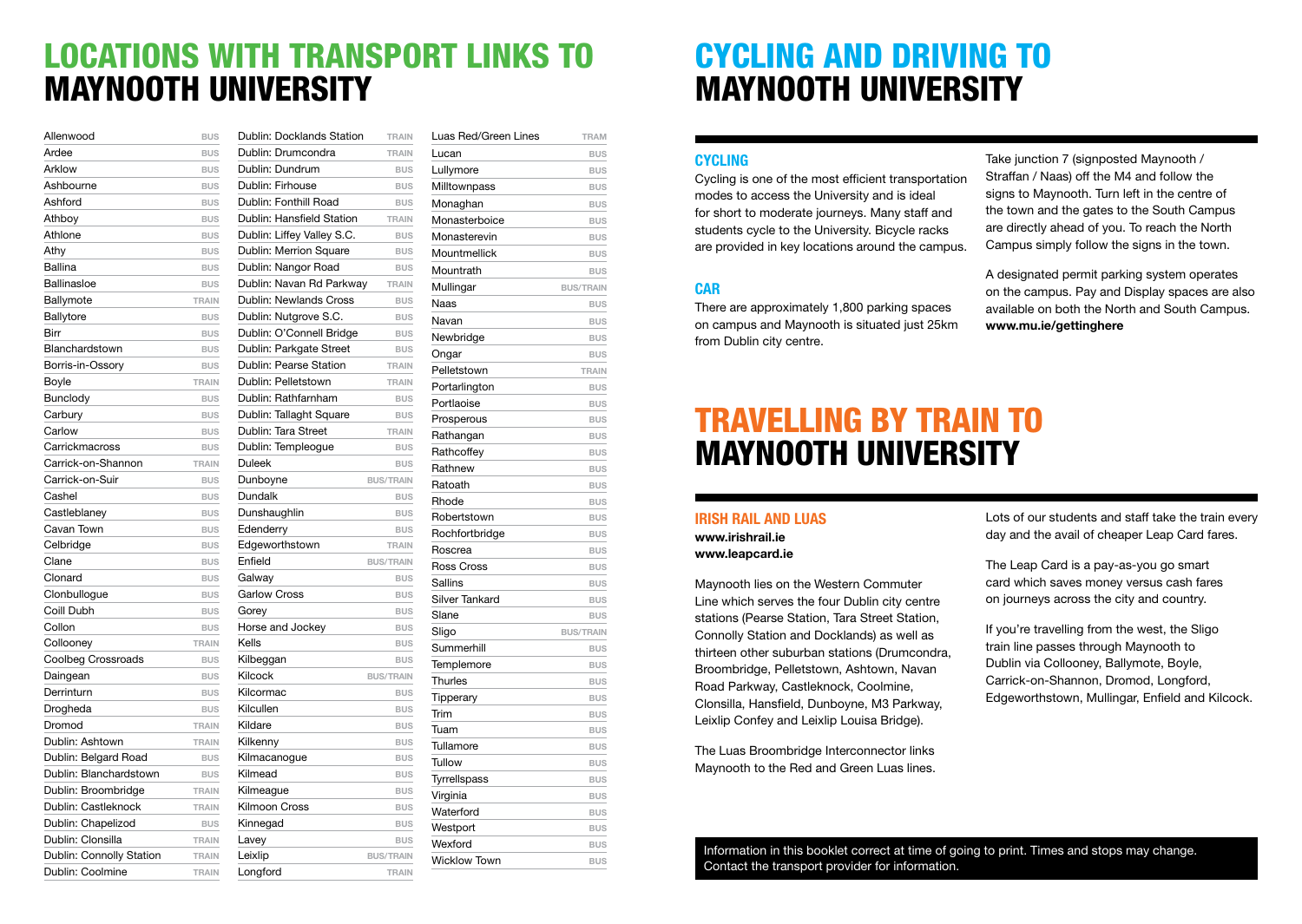## TRAVELLING BY BUS TO MAYNOOTH UNIVERSITY

| <b>DUBIN BUS &amp; BUS EIREANN TO MAYNOOTH UNIVERSITY</b> |                                                                                                 |                    |                              |
|-----------------------------------------------------------|-------------------------------------------------------------------------------------------------|--------------------|------------------------------|
| <b>ROUTE</b>                                              |                                                                                                 | <b>OPERATED BY</b> | <b>CONTACT DETAILS</b>       |
| 66 / C3<br><b>Dublin Bus</b>                              | From Maynooth via Leixlip, Lucan<br>Road, Chapelizod bypass and City<br>centre to Ringsend Road | Dublin Bus         | 01 873 4222<br>dublinbus.ie  |
| 67 / C4<br><b>Dublin Bus</b>                              | From Maynooth via Celbridge,<br>Chapelizod bypass and City centre<br>to Ringsend Road           | Dublin Bus         | 01 873 4222<br>dublinbus.ie  |
| <b>Bus Eireann</b>                                        | Athlone - Ballina - Galway -<br>Longford - Mullingar - Sligo - Tuam<br>- Westport - Maynooth    | <b>Bus Eireann</b> | 1850 836611<br>buseireann.ie |

| <b>DIRECT COACHES SERVICES TO MAYNOOTH UNIVERSITY</b> |                                                                     |                          |                                               |
|-------------------------------------------------------|---------------------------------------------------------------------|--------------------------|-----------------------------------------------|
| <b>ROUTE</b>                                          |                                                                     | <b>OPERATED BY</b>       | <b>CONTACT DETAILS</b>                        |
| <b>Airport Hopper</b>                                 | Liffey Valley - Lucan - Leixlip -<br>Maynooth                       | Airport<br>Hopper        | info@airporthopper.ie<br>airporthopper.ie     |
| <b>Carrickmacross</b>                                 | Ardee - Collon - Slane - Maynooth                                   | Streamline<br>Coaches    | 086 818 2555<br>streamlinecoaches.ie          |
| <b>Athboy</b>                                         | Trim - Summerhill - Maynooth                                        | Streamline<br>Coaches    | 086 818 2555<br>streamlinecoaches.ie          |
| Athy                                                  | Kilcullen - Naas - Clane - Maynooth                                 | JJ Kavanagh<br>& Sons    | 081 833 3222<br>jjkavanagh.ie                 |
| <b>Birr</b>                                           | Tullamore - Kilbeggan - Kinnegad -<br>Enfield - Maynooth            | Kearns<br>Transport      | 057 912 0124<br>kearnstransport.com           |
| <b>Blanchardstown</b>                                 | Ongar - Leixlip - Maynooth - Clane<br>- Sallins - Naas              | Transport for<br>Ireland | transportforireland.ie                        |
| Cavan                                                 | Virginia - Kells - Navan -<br>Dunshaughlin - Dunboyne -<br>Maynooth | Streamline<br>Coaches    | 086 818 2555<br>streamlinecoaches.ie          |
| Clonbullogue                                          | Allenwood - Prosperous - Maynooth                                   | Local Link<br>Kildare    | 045 980 281<br>locallinkkildaresouthdublin.ie |
| <b>Clonmel</b>                                        | Carrick-on-Suir - Waterford -<br>Maynooth                           | Piltown<br>Coaches       | 051 643 250<br>piltowncoaches.com             |
| <b>Coill Dubh</b>                                     | Robertstown - Prosperous -<br>Rathcoffey - Maynooth                 | Local Link<br>Kildare    | 045 980 281<br>locallinkkildaresouthdublin.ie |

| DIRECT COACHES SERVICES TO MAYNOOTH UNIVERSITY |                                                                            |                             |                                         |
|------------------------------------------------|----------------------------------------------------------------------------|-----------------------------|-----------------------------------------|
| <b>ROUTE</b>                                   |                                                                            | <b>OPERATED BY</b>          | <b>CONTACT DETAILS</b>                  |
| Daingean                                       | Rhode - Edenderry - Maynooth                                               | Local Link<br>Laois Offally | 057 869 2168<br>locallinklaoisoffaly.ie |
| <b>Dundrum</b>                                 | Rathfarnham - Templeogue -<br>Tallaght - Fonthill - Maynooth               | Slevins<br>Coaches          | 044 937 2777<br>slevinscoaches.com      |
| <b>Dundalk</b>                                 | Drogheda - Ashbourne - Ratoath -<br>Maynooth                               | Streamline<br>Coaches       | 086 818 2555<br>streamlinecoaches.je    |
| Edenderry                                      | Derrinturn - Allenwood - Prosperous<br>- Maynooth                          | Local Link<br>Laois         | 057 869 2168<br>locallinklaoisoffaly.ie |
| Galway                                         | Ballinasloe - Athlone - Maynooth -<br>Dublin Airport                       | Aircoach                    | 01 844 7118<br>aircoach ie              |
| Gorey                                          | Wicklow - Kilmacanogue - Leixlip -<br>Maynooth                             | Wexford Bus                 | 053 914 2742<br>wexfordbus.com          |
| Kilkenny                                       | Carlow - Kilcullen - Naas - Sallins<br>- Clane                             | JJ Kavanagh<br>& Sons       | 081 833 3222<br>jjkavanagh.ie           |
| Portlaoise                                     | Portarlington - Monasterevin<br>- Kildare - Newbridge - Naas -<br>Maynooth | JJ Kavanagh<br>& Sons       | 081 833 3222<br>jikavanagh.ie           |

| <b>WEEKEND BUS SERVICES TO MAYNOOTH UNIVERSITY</b> |                                                                                                               |                               |                                           |
|----------------------------------------------------|---------------------------------------------------------------------------------------------------------------|-------------------------------|-------------------------------------------|
| <b>ROUTE</b>                                       |                                                                                                               | <b>OPERATED BY</b>            | <b>CONTACT DETAILS</b>                    |
| Wexford:<br>Route 1                                | Enniscorthy - Bunclody - Tullow                                                                               | Ardcavan<br>Coaches           | 053 912 2561<br>ardcavan.com              |
| Wexford:<br>Route 2                                | Gorey - Arklow - Coolbeg<br>Crossroads - Ashford                                                              | Ardcavan<br>Coaches           | 053 912 2561<br>ardcavan.com              |
| Kilkenny                                           | Carlow                                                                                                        | <b>Brian</b><br>Callinan      | briancallinan@yahoo.com                   |
| Monaghan                                           | Castleblaney - Carrickmacross -<br>Ardee - Collon - Slane                                                     | A2B Coaches 047 89 831        | a2bcoaches.ie                             |
| <b>Tipperary</b>                                   | Cashel - Horse and Jockey -<br>Thurles - Templemore - Roscrea -<br>Borris-in-Ossory - Mountrath -<br>Maynooth | Aidan<br>Johnston.<br>Coaches | 086 314 8197<br>aidan-johnston-coaches.ie |
| <b>Tipperary</b>                                   | Waterford / Tipperary<br>Carrick-on-Suir - Waterford -<br>Maynooth                                            | Piltown<br>Coaches            | 051 643 250<br>piltowncoaches.com         |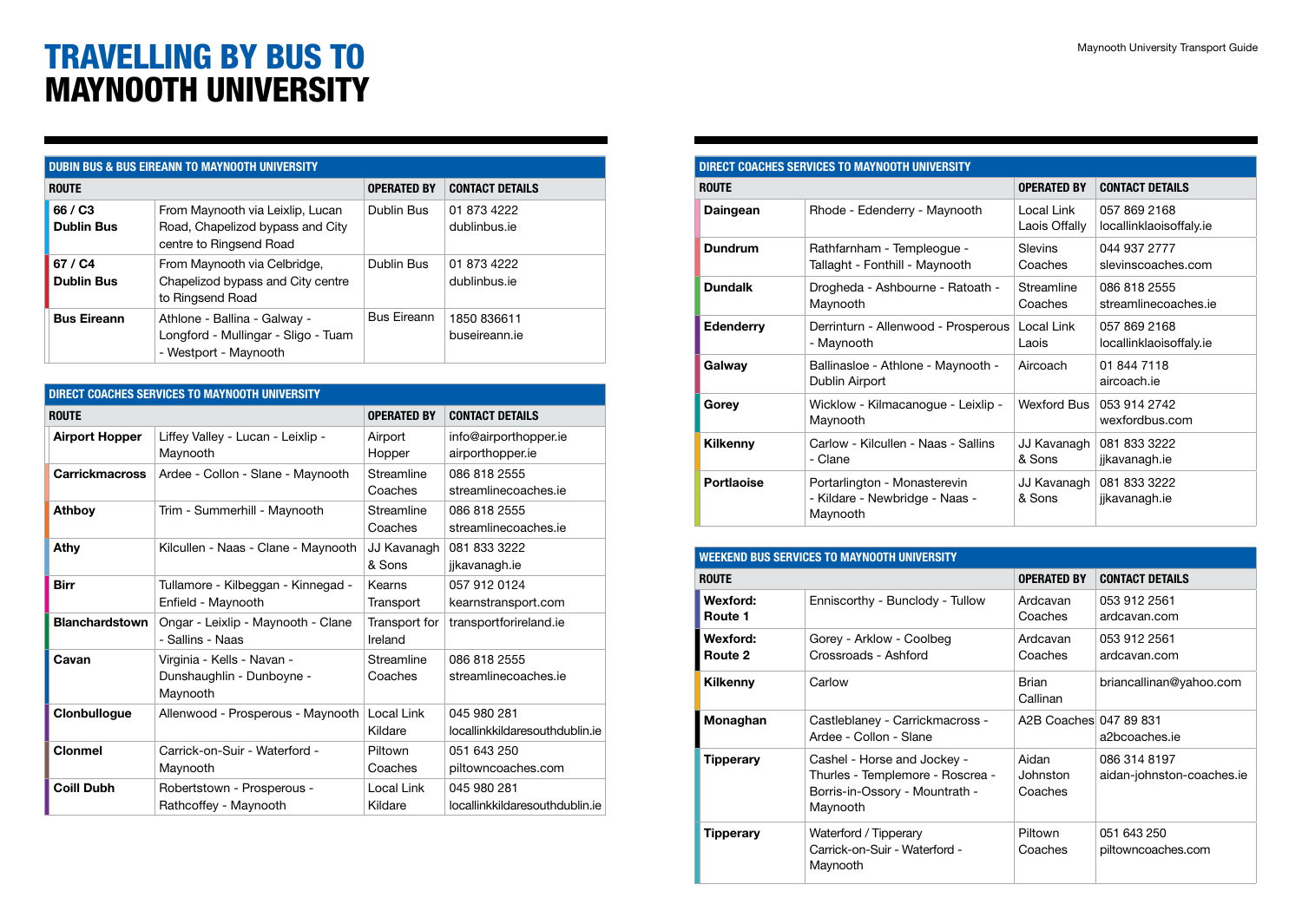## **TRANSPORT** ROUTES